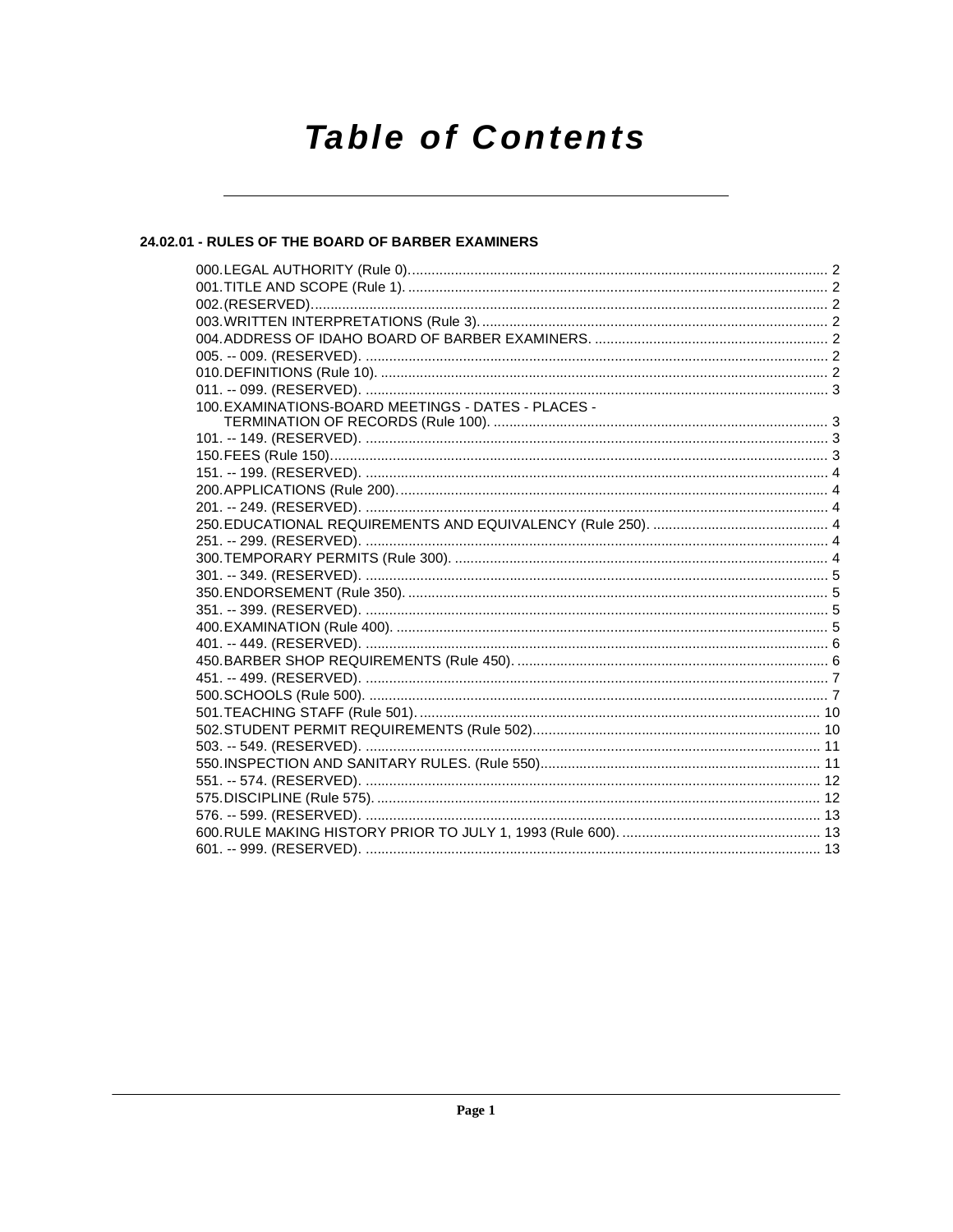#### **IDAPA 24 TITLE 02 Chapter 01**

# **24.02.01 - RULES OF THE BOARD OF BARBER EXAMINERS**

# <span id="page-1-1"></span><span id="page-1-0"></span>**000. LEGAL AUTHORITY (Rule 0).**

These rules are hereby prescribed and established pursuant to the authority vested in the Board of Barber Examiners by the provisions of Section 54-521, Idaho Code. (7-1-93)

# <span id="page-1-2"></span>**001. TITLE AND SCOPE (Rule 1).**

These rules shall be cited as IDAPA 24.02.01, "Rules of the Board of Barber Examiners". (7-1-93)

# <span id="page-1-3"></span>**002. (RESERVED).**

# <span id="page-1-4"></span>**003. WRITTEN INTERPRETATIONS (Rule 3).**

The board may have written statements which pertain to the interpretation of the rules of this chapter. Such interpretations, if any, are available for public inspection and copying at cost in the main office of the Bureau of Occupational Licenses. (7-1-93)

# <span id="page-1-5"></span>**004. ADDRESS OF IDAHO BOARD OF BARBER EXAMINERS.**

<span id="page-1-8"></span>Bureau of Occupational Licenses Carmen Westberg, Chief Owyhee Plaza, 1109 Main Street, Suite 200 Boise, Idaho 83702. (7-1-93)

# <span id="page-1-6"></span>**005. -- 009. (RESERVED).**

# <span id="page-1-11"></span><span id="page-1-7"></span>**010. DEFINITIONS (Rule 10).**

<span id="page-1-9"></span>**01. Approved Or Approval**. Approved by or approval of the Board as evidenced by formal action of the Board by a written instrument signed by the secretary of the Board or its agent. (7-1-93)

**02. Barber College**. A school or college approved by the Board to teach the practice of barbering as required by these rules.  $(7-1-93)$ 

<span id="page-1-13"></span><span id="page-1-12"></span><span id="page-1-10"></span>**03. Board**. The Board of Barber Examiners as prescribed in Section 54-521, Idaho Code. (7-1-93)

**04. First Aid Kit**. First-aid kit means a commercially packaged and identifiable assortment of medical supplies, including adhesive bandages, skin antiseptic, approved bio-hazard disposable container, disposable gloves, and gauze, which may be used for cleaning and protecting minor emergency traumas of the human body. (7-1-98)

**05. General Barbering Practice**. Practicing barbering under the supervision of an instructor as in Section 54-507 Idaho Code. (7-1-93) provided in Section 54-507, Idaho Code.

**06. Hospital Grade**. Hospital Grade means a sanitizing agent registered by the Environmental Protection Agency as an effective germicidal/bactericidal, fungicidal, and virucidal disinfectant when used in accordance with the manufacturer's instructions. (7-1-98)

<span id="page-1-15"></span><span id="page-1-14"></span>**07.** Idaho Code. Idaho Code of 1947 with additions and corrections thereto.  $(7-1-93)$ 

<span id="page-1-16"></span>**08. Masculine Gender**. Masculine gender includes the feminine gender. (7-1-93)

<span id="page-1-18"></span><span id="page-1-17"></span>**09. Practice Of Barbering**. Practice of barbering as defined by Section 54-502, Idaho Code. (7-1-93)

**10. Registered Barber**. Any person who holds a valid certificate authorizing him to practice as a d barber pursuant to Section 54-512, Idaho Code. (7-1-93) registered barber pursuant to Section 54-512, Idaho Code.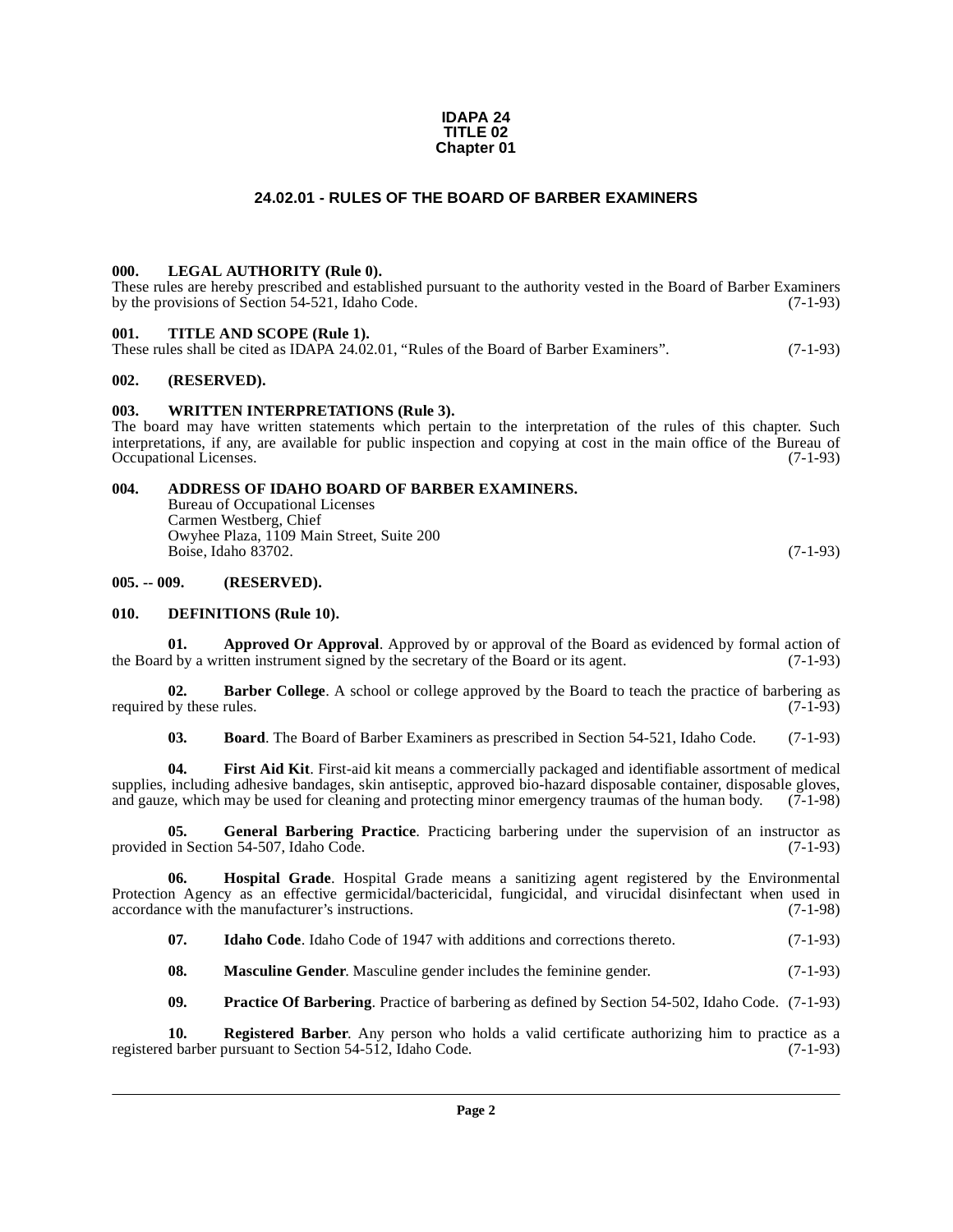<span id="page-2-17"></span>**11.** Scientific Barbering Practice. Practicing under the supervision of an instructor all phases of the of barbering other than cutting hair and shaving. (7-1-93) practice of barbering other than cutting hair and shaving.

<span id="page-2-20"></span>**12. Teacher Or Instructor**. The words "Teacher" and "Instructor" mean the same and are used synonymously.  $(7-1-93)$ 

<span id="page-2-22"></span>**13. Theoretical Scientific Study**. The study of theoretical subjects of instruction in the practice of barbering which shall include the subjects set forth in Section 54-507, Idaho Code. (7-1-93)

# <span id="page-2-0"></span>**011. -- 099. (RESERVED).**

# <span id="page-2-9"></span><span id="page-2-1"></span>**100. EXAMINATIONS-BOARD MEETINGS - DATES - PLACES - TERMINATION OF RECORDS (Rule 100).**

<span id="page-2-6"></span>**01. Board Meetings**. Regular Board of Barber Examiners meetings shall be the day prior to and the day of the examinations. (7-1-93)

<span id="page-2-10"></span>**02. Examinations**. Examinations for license to practice barbering in Idaho are to be held on the second Monday of March, July and November in Boise. The dates are subject to change. (7-1-93)

<span id="page-2-16"></span>**03. Records**. All records in the office of the Bureau of Occupational Licenses of applicants who have not qualified for reexamination within five (5) years of notification of failure in any examination under the Barber Law will be terminated and destroyed. (7-1-93)

<span id="page-2-2"></span>**101. -- 149. (RESERVED).**

<span id="page-2-3"></span>**150. FEES (Rule 150).**

- <span id="page-2-11"></span><span id="page-2-8"></span>**01. Examination/Reexamination Fee**. Examination/Reexamination fee - seventy-five dollars (\$75). (7-1-96)
- <span id="page-2-14"></span><span id="page-2-7"></span>**02. Endorsement Fee**. Endorsement fee - eighty dollars (\$80). (7-1-93)
- **03. Original Registered Barber License Fee**. Original Registered Barber License Fee thirty dollars (\$30). (3-18-99)

**04. Annual Renewal Fee For Registered Barber License**. Annual renewal fee for registered barber  $license - fifty dollars ($50).$  (3-18-99)

<span id="page-2-13"></span><span id="page-2-5"></span><span id="page-2-4"></span>**05. Original Barbershop License Fee**. Original barbershop license fee – fifty dollars (\$50). (3-18-99)

**06. Annual Renewal Fee For Barbershop License**. Annual renewal fee for barbershop license – thirty dollars (\$30). (3-18-99)

**07. Original And Annual Renewal Fee For Barber College License**. Original and annual renewal arber college license – two hundred dollars (\$200). (3-18-99) fee for barber college license – two hundred dollars  $(\$200)$ .

<span id="page-2-19"></span><span id="page-2-15"></span><span id="page-2-12"></span>**08. Teacher Certificate Examination**. Teacher certificate examination - one hundred dollars (\$100). (7-1-93)

**09. Original Teacher License And Annual Renewal For Teacher License**. Original teacher license and annual renewal for teacher license - thirty dollars (\$30). (7-1-93)

- <span id="page-2-18"></span>**10. Student Registration**. Student registration - twenty dollars (\$20). (7-1-93)
- <span id="page-2-21"></span>**11. Temporary Permit Fee**. Temporary permit fee - fifteen dollars (\$15). (7-1-93)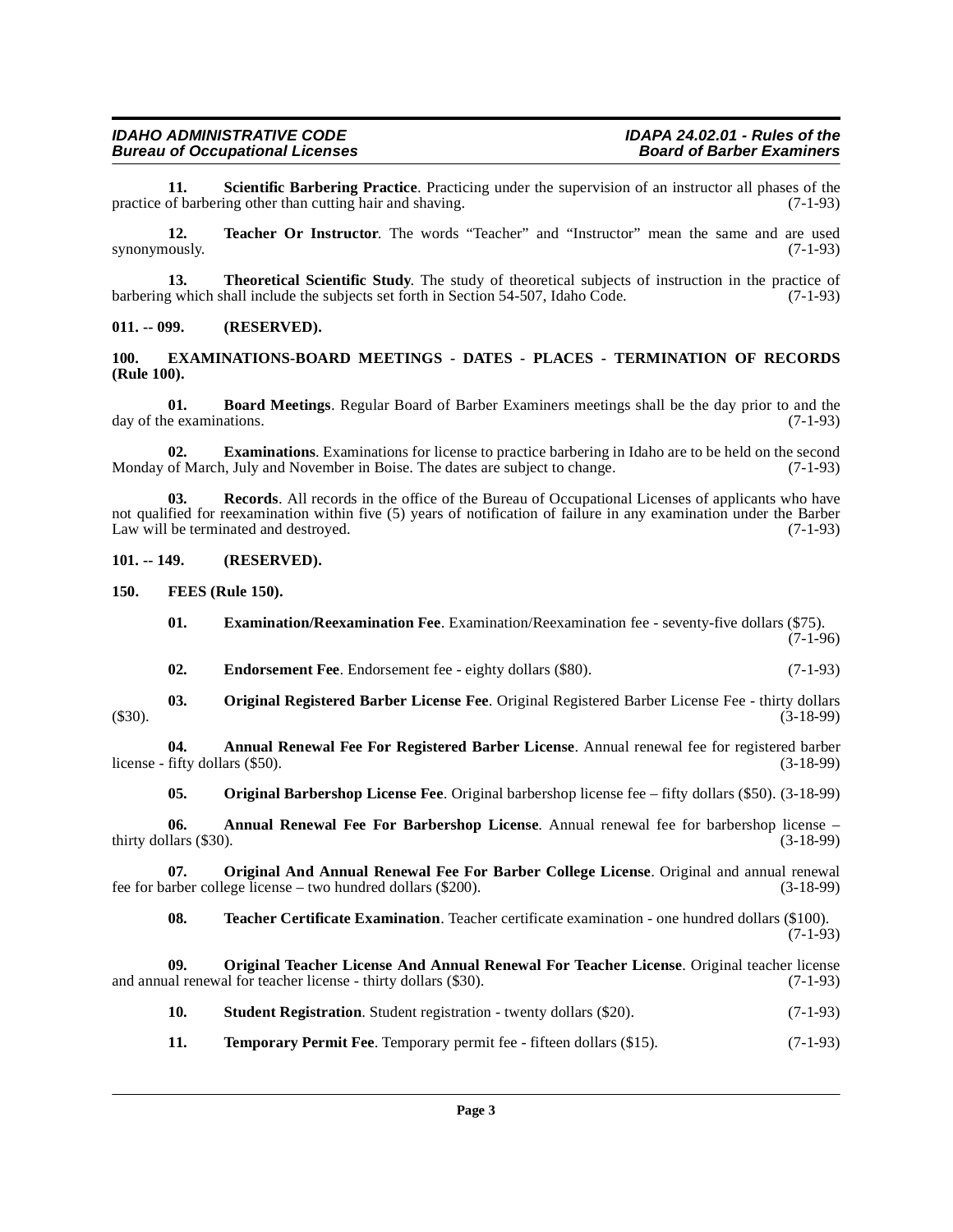<span id="page-3-15"></span><span id="page-3-8"></span>**12. Renewal And Reinstatement Of Licenses**. See Sections 54-518 and 67-2614, Idaho Code. (7-1-93)

<span id="page-3-0"></span>**151. -- 199. (RESERVED).**

# <span id="page-3-9"></span><span id="page-3-1"></span>**200. APPLICATIONS (Rule 200).**

**01. Application For License**. Application for license shall be made on forms furnished by the Bureau of Occupational Licenses, Owyhee Plaza, 1109 Main Street, Suite 220, Boise, Idaho 83702, and received in that office at least thirty (30) days prior to the date of examination. (7-1-98)

<span id="page-3-13"></span>**Photographs Required**. Two (2) three by two inch (3" x 2") identical photographs, bust only, shall be provided: one (1) to be attached to the application, one (1) to the certificate. (Section 54-509, Idaho Code).

(7-1-98)

<span id="page-3-14"></span>**03.** Registered Barber Qualifications. Applicants for license as a registered barber must qualify under sions of Section 54-505, Idaho Code. (7-1-93) the provisions of Section 54-505, Idaho Code.

<span id="page-3-7"></span>**04.** Applicants For License From Other States. Applicants for license from other states must qualify provisions of Section 54-512. Idaho Code. (7-1-93) under the provisions of Section  $54-512$ , Idaho Code.

<span id="page-3-6"></span>**05. Applicants For Barber Instructor License**. Applicants for barber instructor license under the provisions of Sections 54-527 and 54-528, Idaho Code, shall have satisfactorily completed a minimum six (6) month course of barber teaching as a student in a properly licensed barber college or had a minimum of three (3) years experience in practical barbering. (7-1-98)

a. Any person who makes application to obtain a certificate to teach barbering must pass satisfactorily<br>er teacher examination to be conducted by the Board of Barber Examiners. (7-1-98) the barber teacher examination to be conducted by the Board of Barber Examiners.

b. A barber instructor must obtain twenty (20) hours of continued education approved by the board within the twelve (12) months preceding license renewal application. Twelve (12) hours must be in educational training and eight (8) hours in seminars, trade shows, etc. (7-1-98)

# <span id="page-3-2"></span>**201. -- 249. (RESERVED).**

# <span id="page-3-10"></span><span id="page-3-3"></span>**250. EDUCATIONAL REQUIREMENTS AND EQUIVALENCY (Rule 250).**

<span id="page-3-12"></span>**01. High School Education**. The Idaho law as amended by the 1959 Session of the Idaho State Legislature requires that an applicant for license under Sections 54-506 and 54-512, Idaho Code, show proof of having at least two (2) years of high school education. This provision has been interpreted as satisfactory completion of the tenth grade - eligibility to commence the eleventh grade.  $(7-1-98)$ 

<span id="page-3-11"></span>**02. Equivalent Tenth Grade Education**. The Board will accept any test approved by the United States ent of Education for the purpose of determining equivalent tenth grade education. (4-5-00) Department of Education for the purpose of determining equivalent tenth grade education.

<span id="page-3-18"></span>**03. Test Fees**. A fee is required for the examination. If an applicant takes the G.E.D. tests and receives an average cutting score of not less than thirty-five (35), with no category below a cutting score of thirty (30), he or she is considered to have the equivalent of a tenth grade education. (7-1-98)

# <span id="page-3-4"></span>**251. -- 299. (RESERVED).**

# <span id="page-3-17"></span><span id="page-3-5"></span>**300. TEMPORARY PERMITS (Rule 300).**

<span id="page-3-16"></span>**01. Requirements For Permit**. An applicant who has not previously been issued a permit under this rule and whose application and fees for licensure by examination or by endorsement as a Registered Barber are accepted by the Bureau of Occupational Licenses as being fully completed, in accordance with the requirements of the Idaho Barber Law and these rules, shall be eligible to receive a temporary permit. (7-1-93) the Idaho Barber Law and these rules, shall be eligible to receive a temporary permit.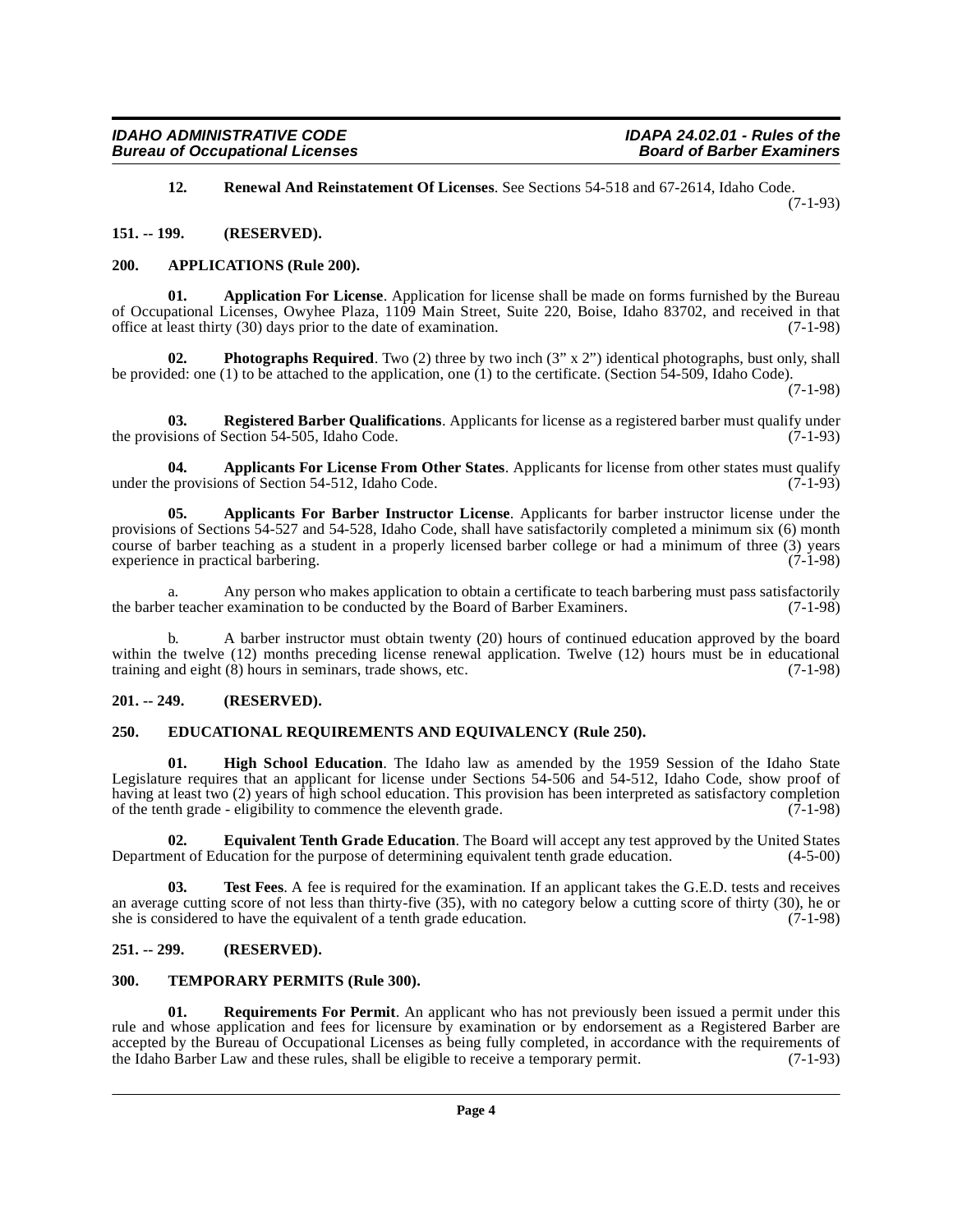<span id="page-4-4"></span>**02. Application For Permit**. An application for temporary permit must be submitted to the Bureau of Occupational Licenses together with the fee for a temporary permit as established by Section 54-518, Idaho Code. (7-1-93)

<span id="page-4-13"></span>**03. Supervision Requirement**. Barber applicants working on a temporary permit must be under the teneration of a Registered Barber currently licensed in Idaho. (7-1-93) immediate personal supervision of a Registered Barber currently licensed in Idaho.

<span id="page-4-9"></span>**04. Permit Expiration Dates**. Permits shall be dated and expire upon receipt of the results of the qualifying examination next given after issuance of the permit. Permits issued for endorsement applicants shall be dated and expire one (1) week after the next regularly scheduled board meeting. (7-1-93)

<span id="page-4-8"></span>**05. Legal Authority Of Permit**. A temporary permit to work shall in no way bind the Idaho Board of Barber Examiners or the Bureau of Occupational Licenses to issue an Idaho Barber license to such applicant.

(7-1-93)

# <span id="page-4-0"></span>**301. -- 349. (RESERVED).**

# <span id="page-4-1"></span>**350. ENDORSEMENT (Rule 350).**

# <span id="page-4-11"></span><span id="page-4-6"></span>**01. Requirements For Licensure Without Examination**. (7-1-93)

a. Applicants for license by endorsement under the provisions of Section 54-512, Idaho Code, must make application on Form B-37 and furnish proof of current license in another state or country, having requirements substantially equal to the requirements of Idaho, or who has been licensed as a barber in another state or country for at least three (3) years immediately prior to making application in this state. (7-1-98) at least three  $(3)$  years immediately prior to making application in this state.

b. Form Bar-53 must be completed and signed by the licensing agency of such other state, or country, in the office of the Bureau of Occupational Licenses with the application for license. (7-1-98) and filed in the office of the Bureau of Occupational Licenses with the application for license.

c. Application for license by endorsement must be accompanied by proof of applicant having met the education requirements as set forth in Section 54-506, Idaho Code; proof of having satisfactorily completed at least two (2) years of high school (tenth grade), or equivalent education. (7-1-98)

d. Applications for license by endorsement must be accompanied by the endorsement fee and the license fee. If the Idaho Barber Board finds that the applicant is ineligible for license by endorsement, but is eligible for license by examination, a refund may be made of the endorsement fee in excess of the required examination fee, and the applicant permitted to take the examination. (7-1-93)

<span id="page-4-10"></span>**02. Requirements For Licensure By Examination**. Credit of fifty (50) hours of training in an approved school of barbering, will be given for each three (3) months of practical experience as a licensed barber in another state, territory, possession or country. (Example: If a barber is licensed in a state which does not have requirements equal to the requirements of Idaho, or for any other reason does not have endorsement with Idaho, such applicant is required to meet the educational requirements of Idaho.) If he has completed a course of one thousand five hundred (1500) hours of training in a licensed school in such other state and has one (1) year of practical experience as a licensed barber, he is considered to have completed two hundred (200) hours of training in school, and is eligible to take the examination for Idaho barber license. (7-1-93)

# <span id="page-4-2"></span>**351. -- 399. (RESERVED).**

# <span id="page-4-7"></span><span id="page-4-3"></span>**400. EXAMINATION (Rule 400).**

**01.** Content And Passing Grade On Exam. The examination will consist of two (2) portions: theory and practical. An applicant must obtain at least a seventy-five percent  $(75%)$  grade on each portion to pass the examination.  $(7-1-93)$  $\alpha$  examination. (7-1-93)

<span id="page-4-12"></span><span id="page-4-5"></span>**02. Subjects On Exam**. The following subjects will be included in the practical examination: personal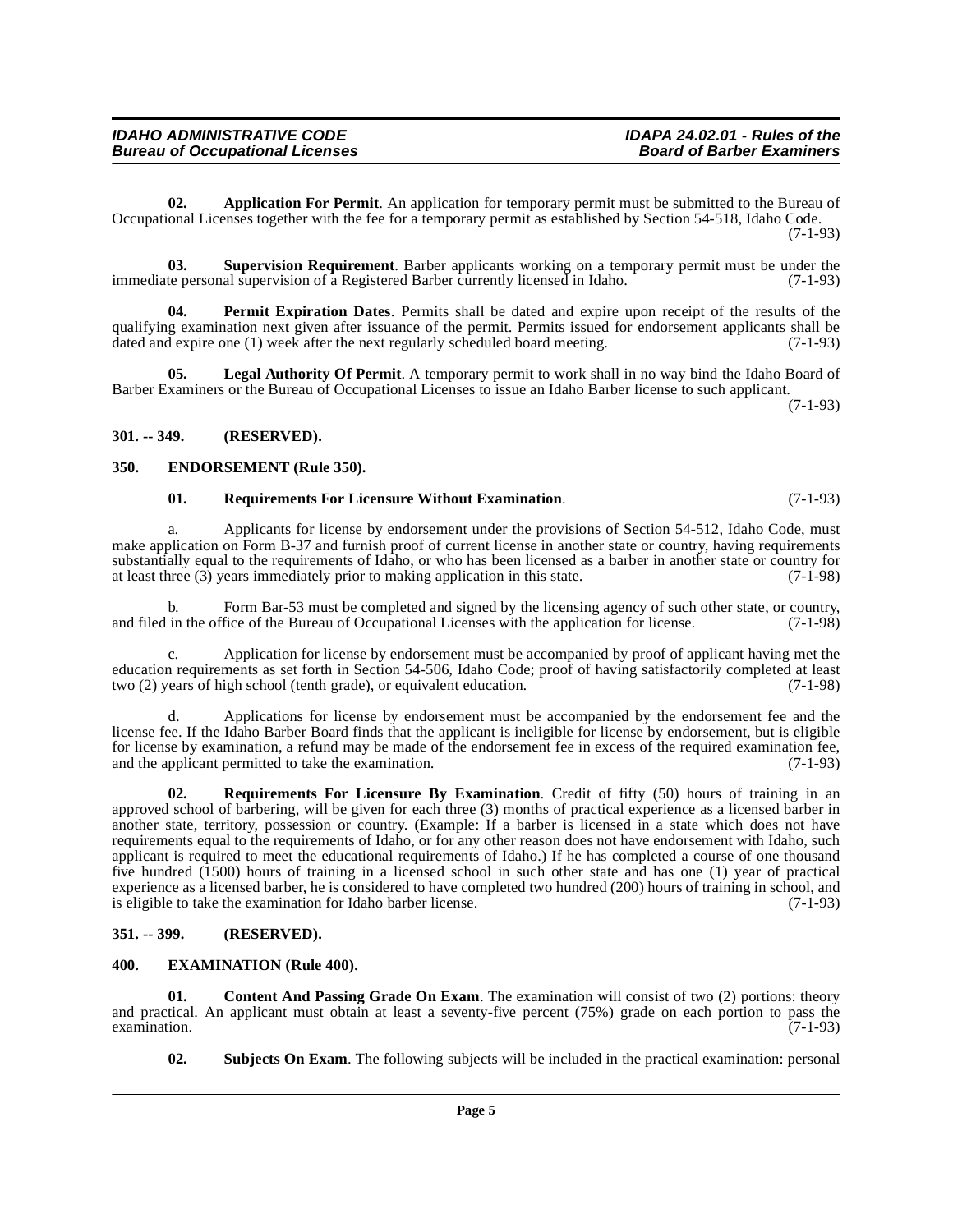appearance and hygiene, shampoo, haircutting (includes blow dry and style), permanent waving, shave, and hair color. (7-1-98)  $\mu$  (7-1-98)  $(7-1-98)$ 

<span id="page-5-5"></span>**03. Failure Of Exam**. An applicant who fails to obtain a grade of at least seventy-five (75%) percent in either the practical or theoretical portion of the examination is considered to have failed that portion of the examination and is required to comply with Sections 54-506 and 54-512, Idaho Code and be successfully reexamined<br>on the failed portion(s) prior to licensure. on the failed portion(s) prior to licensure.

# <span id="page-5-0"></span>**401. -- 449. (RESERVED).**

# <span id="page-5-1"></span>**450. BARBER SHOP REQUIREMENTS (Rule 450).**

# <span id="page-5-6"></span><span id="page-5-3"></span>**01. Primary Shop, Licensure And Operation Requirements**. (7-1-93)

Plans and specifications complying with local ordinances and zoning shall be submitted to the Idaho Barber Board for approval before opening a new shop; (7-1-93)

b. There is a working floor space of not less than one hundred eight (108) square feet for a single station shop in addition to any restroom and access areas and an additional fifty (50) square feet of floor space for every station in excess of one  $(1)$ ; (7-1-93)

c. Business other than cosmetology or barber shops, and living quarters shall be separate and apart;  $(7-1-93)$ 

d. There is approved hot and cold running water source and drainage systems that are available also to any contiguous cosmetology or barber shop that may exist; and must be within the perimeters of the licensed establishment and separate from the toilet facilities. (7-1-98) establishment and separate from the toilet facilities.

e. The license area does not overlap any portion of a contiguous or other primary shop designated  $\alpha$  area;  $(7-1-93)$ 

f. There is access to restrooms from within the building; and (7-1-93)

g. Home shops must provide a separate outside entrance directly into the shop. All doors to a shop acent rooms shall be closed. (7-1-93) from adjacent rooms shall be closed.

# <span id="page-5-4"></span>**02. Contiguous Shop, Licensure And Operation Requirements**. (7-1-93)

a. Plans and specifications complying with local ordinances and zoning shall be submitted to the urber Board for approval before opening a new shop. (7-1-93) Idaho Barber Board for approval before opening a new shop.

b. The licensed area is contiguous by a minimum three (3) foot access to an area licensed as a primary cosmetology establishment or primary barber shop. (7-1-93)

c. The licensed area does not overlap any portion of a primary or other contiguous shop designated (7-1-93)  $\alpha$  area. (7-1-93)

d. The licensed area provides a minimum of fifty (50) square feet of working floor space for each individual station. (7-1-93)

e. There is access to restrooms from within the building. (7-1-93)

# <span id="page-5-2"></span>**03. Barber Shop Changes In Ownership - Location**. (7-1-93)

a. Whenever a change of ownership or location of a barber shop occurs, an original registration fee must be paid and compliance with all rules concerning a new establishment met, before a new license will be issued.<br>LICENSE IS NOT TRANSFERRABLE. (7-1-93) LICENSE IS NOT TRANSFERRABLE.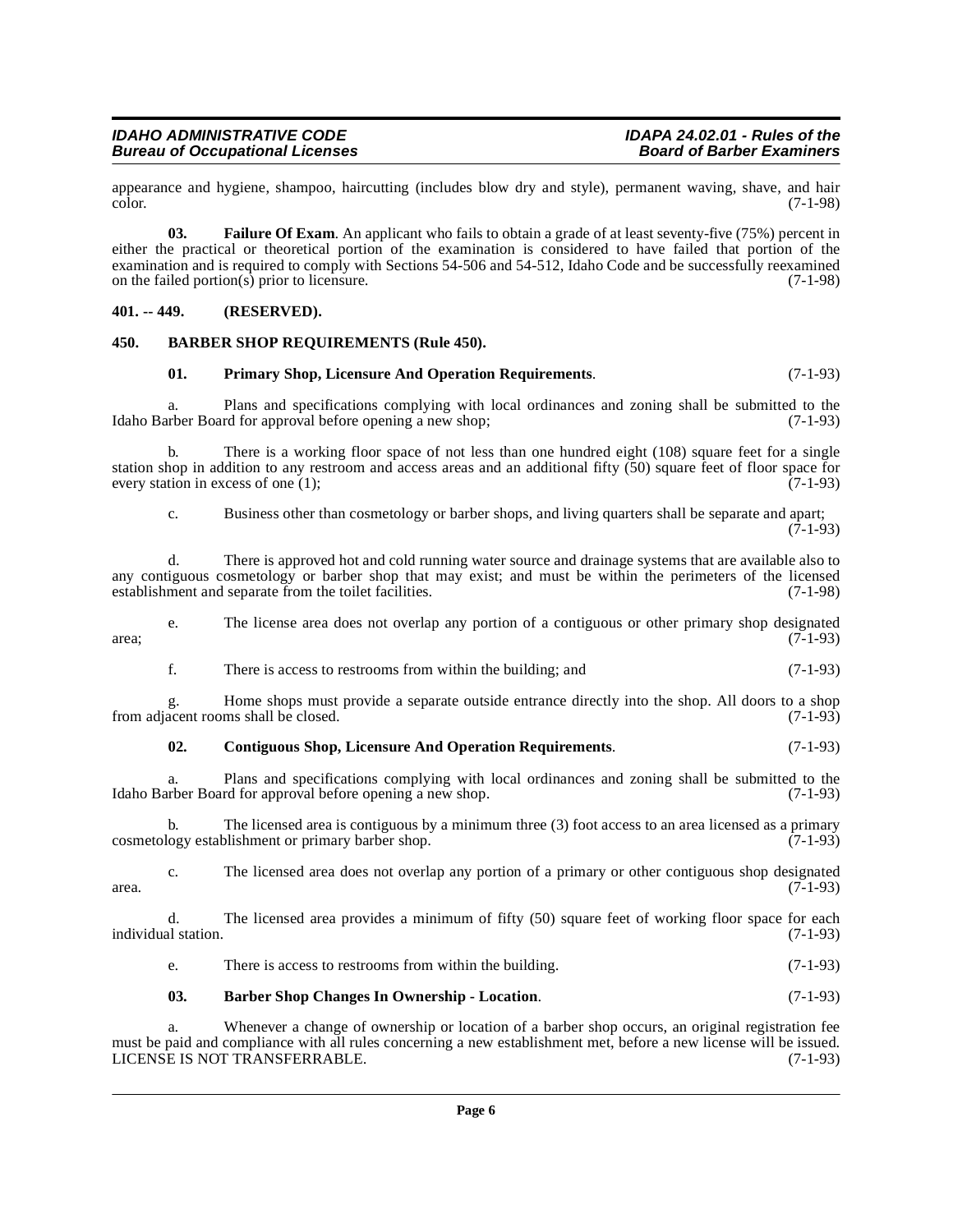b. Deletion of an owner from multiple ownership does not constitute a change in ownership. (7-1-93)

<span id="page-6-8"></span><span id="page-6-2"></span>c. Addition of an owner to multiple ownership constitutes a change in ownership. (7-1-93)

# <span id="page-6-0"></span>**451. -- 499. (RESERVED).**

#### <span id="page-6-1"></span>**500. SCHOOLS (Rule 500).**

**01. Barber College Instructor Requirements**. A barber college must be under the direct, personal ion of a registered barber instructor at all times. (7-1-93) supervision of a registered barber instructor at all times.

<span id="page-6-5"></span>**02. Out Of State Barber College Requirements**. Barber colleges from out-of-state applying for approval must have licensed instructors in their schools as required by the Idaho Barber Law. If the states where the colleges are located do not require a license or an examination for their instructors, the applicants must have their instructors take the Idaho instructor's examination before colleges will be approved. This examination will not qualify successful applicant for an Idaho instructor's certificate, unless applicant is also an Idaho registered barber. (7-1-93)

**03. Barber College Maximum Student Enrollment**. No barber college shall enroll more than ten (10) students until the Board finds that such college has a sufficient number of patrons to provide the training for all students in general barbering practice required by these rules. No barber college shall increase its enrollment above<br>the ten (10) student limitation without the approval of the Board. (7-1-93) the ten  $(10)$  student limitation without the approval of the Board.

#### <span id="page-6-4"></span><span id="page-6-3"></span>**04. Identification**. (7-1-93)

a. Each barber college shall advertise to the public that it is a barber college by displaying a sign which shall contain in letters not less than six inches (6") in height the words "Barber College" or "Barber School". (7-1-93)

b. Each barber college shall display in a conspicuous place on its premises a sign stating that the work rein is done exclusively by students. (7-1-93) done therein is done exclusively by students.

#### <span id="page-6-7"></span>**05. Sanitation**. (7-1-93)

a. Each barber college shall post in a conspicuous place on its premises a copy of these rules, and also a copy of the rules governing sanitary conditions of barber shops adopted by the Board. Each college shall require strict compliance by its students to the rules governing barber shops. (7-1-93) strict compliance by its students to the rules governing barber shops.

b. Any violation of Section 54-507, Idaho Code, or these rules by a barber college shall be cause for revocation by the Board of its general approval of such college. Any action by the Idaho State Barber Board for the revocation of a barber schools approval shall be in accordance with the provisions set forth in Sections 54-507 and 54- 521, Idaho Code. No barber college shall continue to engage in the business of or represent itself as being a barber college if its approval by the Board has been revoked. (7-1-93)

c. Each barber college shall have adequate ventilating and lighting equipment approved by the Board. (7-1-93)

<span id="page-6-6"></span>d. Each barber college shall provide one (1) toilet for men and one (1) toilet for women. (7-1-93)

**06. Practical Training Room**. The floor of the practical training room shall be covered with tile or any irst grade linoleum and shall have available the following equipment and facilities: (7-1-93) type of first grade linoleum and shall have available the following equipment and facilities:

- a. One (1) lavatory for each three (3) chairs.  $(7-1-93)$
- b. One (1) cabinet for tools and linens for each chair. (7-1-93)
- c. One (1) approved soiled towel container with hinged lid or door for each chair. (7-1-93)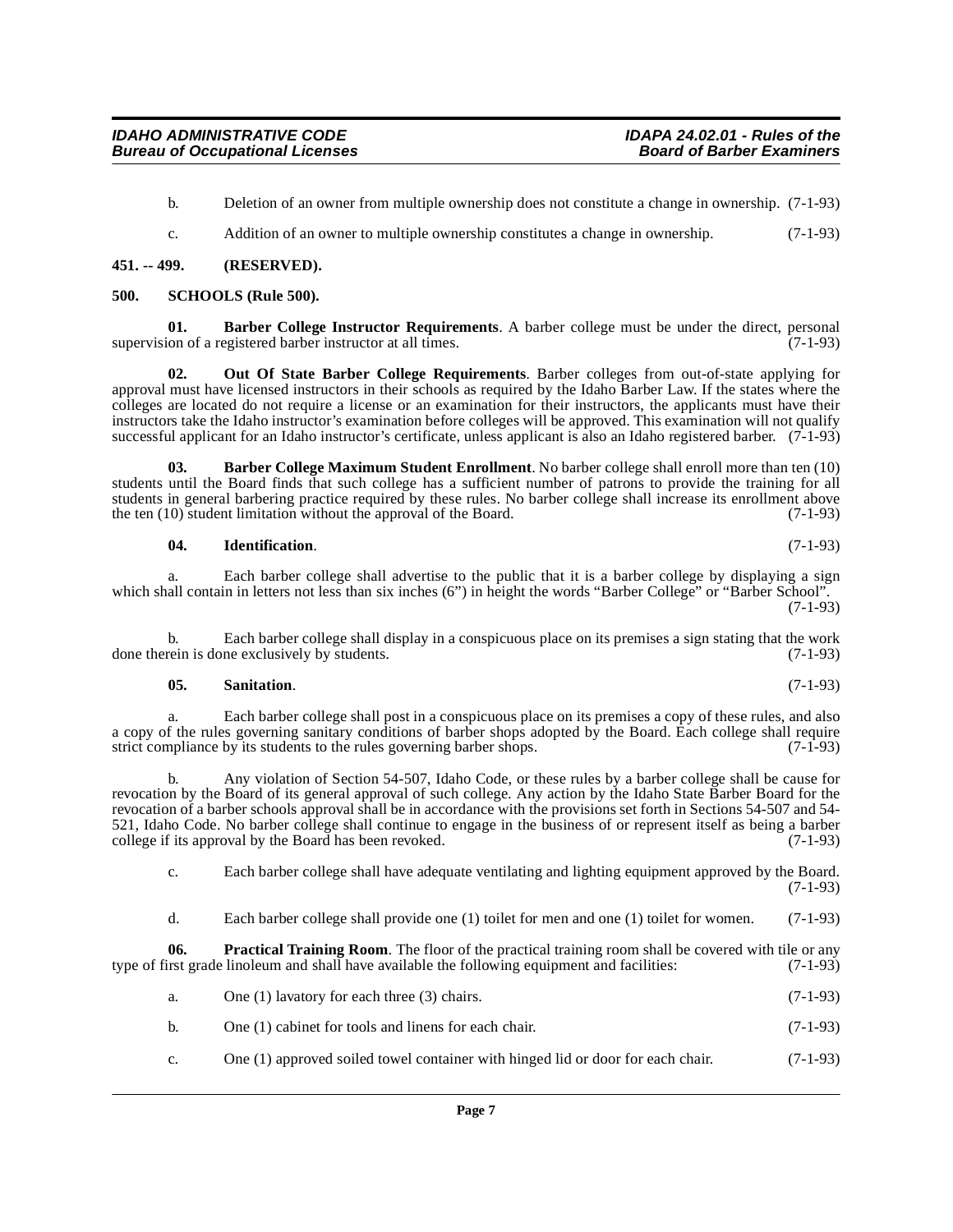d. One (1) sterilization solution container for each chair, adequate in size to accommodate all nts to be used on each patron. (7-1-93) instruments to be used on each patron.

| e. | One $(1)$ mechanical hand vibrator for every ten $(10)$ students or a fraction thereof. | $(7-1-93)$ |
|----|-----------------------------------------------------------------------------------------|------------|
|    | One (1) hair dryer.                                                                     | $(7-1-93)$ |
|    |                                                                                         |            |

<span id="page-7-2"></span><span id="page-7-0"></span>g. One (1) time clock.  $(7-1-93)$ 

**07. Space Required**. Each barber college shall have within the premises in which it is located adequate accommodate all facilities required by the Board. (7-1-93) space to accommodate all facilities required by the Board.

**08. Barber Chair Required**. Each barber chair in each such college shall be of such construction that it may be readily cleaned and it shall be mechanically workable and in good working order. Space between barber chairs, and the workstand or wall, shall be adequate so that no student will be hampered in the performance of his work. Compliance with the requirements of this subsection shall be subject to the determination of the Board and its approval. (7-1-93) approval. (7-1-93)

# <span id="page-7-1"></span>**09. Equipment Requirements**. (7-1-93)

a. Classroom - The classroom shall be equipped with sufficient seating capacity for all students (7-1-93) at the classroom and shall have the following equipment: attending the classroom and shall have the following equipment:

i. One (1) lavatory with hot and cold running water for every two (2) barber chairs to be approved for scientific barbering practice classes.

| ii.   | One (1) blackboard of not less than six feet by three and one-half feet (6 ft x $3\frac{1}{2}$ ft) in size.<br>$(7-1-93)$ |            |
|-------|---------------------------------------------------------------------------------------------------------------------------|------------|
| iii.  | One (1) chart of the skin and hair.                                                                                       | $(7-1-93)$ |
| iv.   | One (1) chart of the muscles of the head, face and neck.                                                                  | $(7-1-93)$ |
| V.    | One (1) chart of the nerves of the head, face and neck.                                                                   | $(7-1-93)$ |
| vi.   | One (1) chart of the bones of the head and face.                                                                          | $(7-1-93)$ |
| vii.  | One (1) chart of the blood supply to the head and face.                                                                   | $(7-1-93)$ |
| viii. | One (1) standard dictionary.                                                                                              | $(7-1-93)$ |
| ix.   | One (1) medical dictionary.                                                                                               | $(7-1-93)$ |
| X.    | One (1) microscope for the study of bacteria.                                                                             | $(7-1-93)$ |
| b.    | Student equipment requirements:                                                                                           | $(7-1-93)$ |
| i.    | Tools.                                                                                                                    | $(7-1-93)$ |
| ii.   | Two (2) clippers - electric.                                                                                              | $(7-1-93)$ |
| iii.  | Four (4) brushes.                                                                                                         | $(7-1-93)$ |
| iv.   | One (1) razor (ejector).                                                                                                  | $(7-1-93)$ |
| V.    | Three (3) shears - One of which must be a thinning shear.                                                                 | $(7-1-93)$ |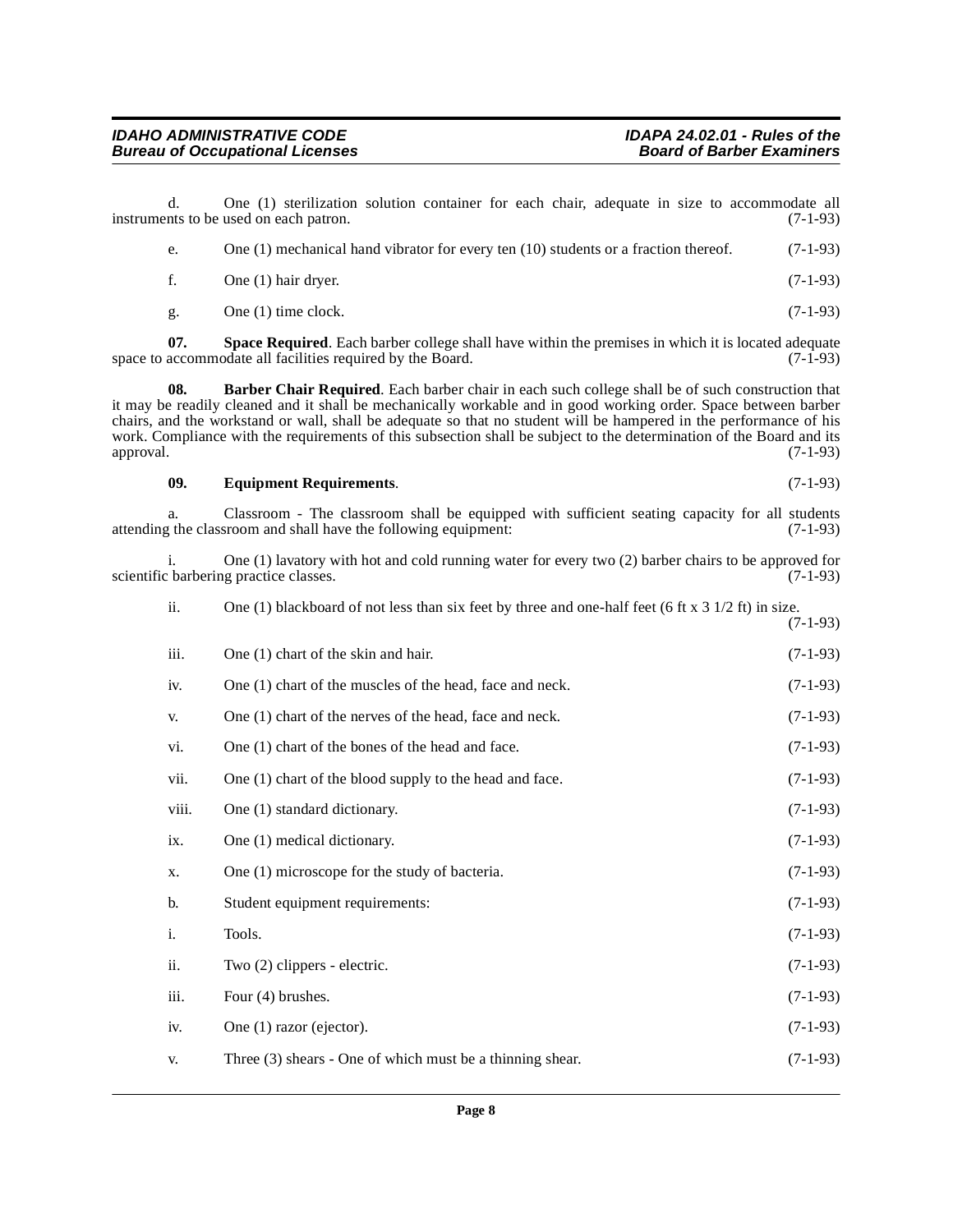**Bureau of Occupational Licenses** 

**IDAHO ADMINISTRATIVE CODE IDAPA 24.02.01 - Rules of the**

vii. Each barber college shall furnish each student upon enrollment, a copy of Section 54-507, Idaho Code, and a copy of State of Idaho, Board of Barber Examiners, Bureau of Occupational Licenses, "Sanitary Rules for Barber Shops and Schools". (7-1-93)

<span id="page-8-2"></span>**10. Textbooks**. Schools shall use texts that cover all phases of barbering. (7-1-93)

<span id="page-8-0"></span>**11. Curriculum - Hours - Theory - Work Inspected - Attendance - School Examination**. (7-1-93)

a. Each barber college shall meet the requirements for admission of students as set forth in Sections nd 54-507, Idaho Code, and in these rules. (7-1-93)  $54-506$  and  $54-507$ , Idaho Code, and in these rules.

b. Each barber college curriculum shall consist of not less than seventeen hundred (1,700) hours. Students preparing for the Idaho Registered Barber examination must complete seventeen hundred (1,700) hours within a period of ten and one half (10 1/2) months before graduating. The average daily schedule of each student shall consist of the following: One (1) clock hour of theoretical study and/or one (1) hour of clinical demonstration in a classroom. Seven (7) hours of general barbering practice. (7-1-93)

c. Each barber college shall submit a daily schedule of its course of study to the Board for its approval and shall post a copy of such approved schedule in its general clinic where same can be easily read by all students. (7-1-93)

d. Each barber college shall require attendance in all subjects. No Patron shall be released from a chair after being served by a student until all the work performed by the student has been thoroughly inspected and approved by an instructor. (4-5-00) approved by an instructor.

Each barber college shall issue a certificate of graduation to each student after satisfactory thousand seven hundred  $(1,700)$  hours.  $(7-1-93)$ completion of one thousand seven hundred  $(1,700)$  hours.

f. Any student who fails to pass the examination conducted by the Board shall be required to complete a further course of study and training of three (3) months of not less than five hundred (500) hours in an approved school before being eligible to take the examination again. (7-1-93)

g. Persons who obtain training in an approved school of barbering, but who did not complete the course of training and/or did not obtain a license in Idaho, will lose credit for five hundred (500) hours after one (1) year has lapsed since the termination of such training, and thereafter an additional two hundred fifty (250) hours for each additional year or portion thereof. (7-1-93)

# <span id="page-8-1"></span>**12. Records Required Of Colleges Of Barbering**. (7-1-93)

a. Schools shall maintain monthly records of training. (4-5-00)

b. The aforementioned records be signed and dated by the student and instructor and be made available for inspection at any time. The school shall maintain these records for a period of two (2) years.

 $(4-5-00)$ 

c. The information shown on the monthly record forms is to be transferred to Form Bar-41, Student of Instruction, to be filed with the board. (4-5-00) Record of Instruction, to be filed with the board.

d. Schools must inform the Bureau of Occupational Licenses of the names of all instructors employed in said schools, and also notify said bureau any time such instructors are terminated. (7-1-93)

e. Each school will be inspected periodically by an agent of the Bureau of Occupational Licenses. (7-1-93)

vi. One (1) smock.  $(7-1-93)$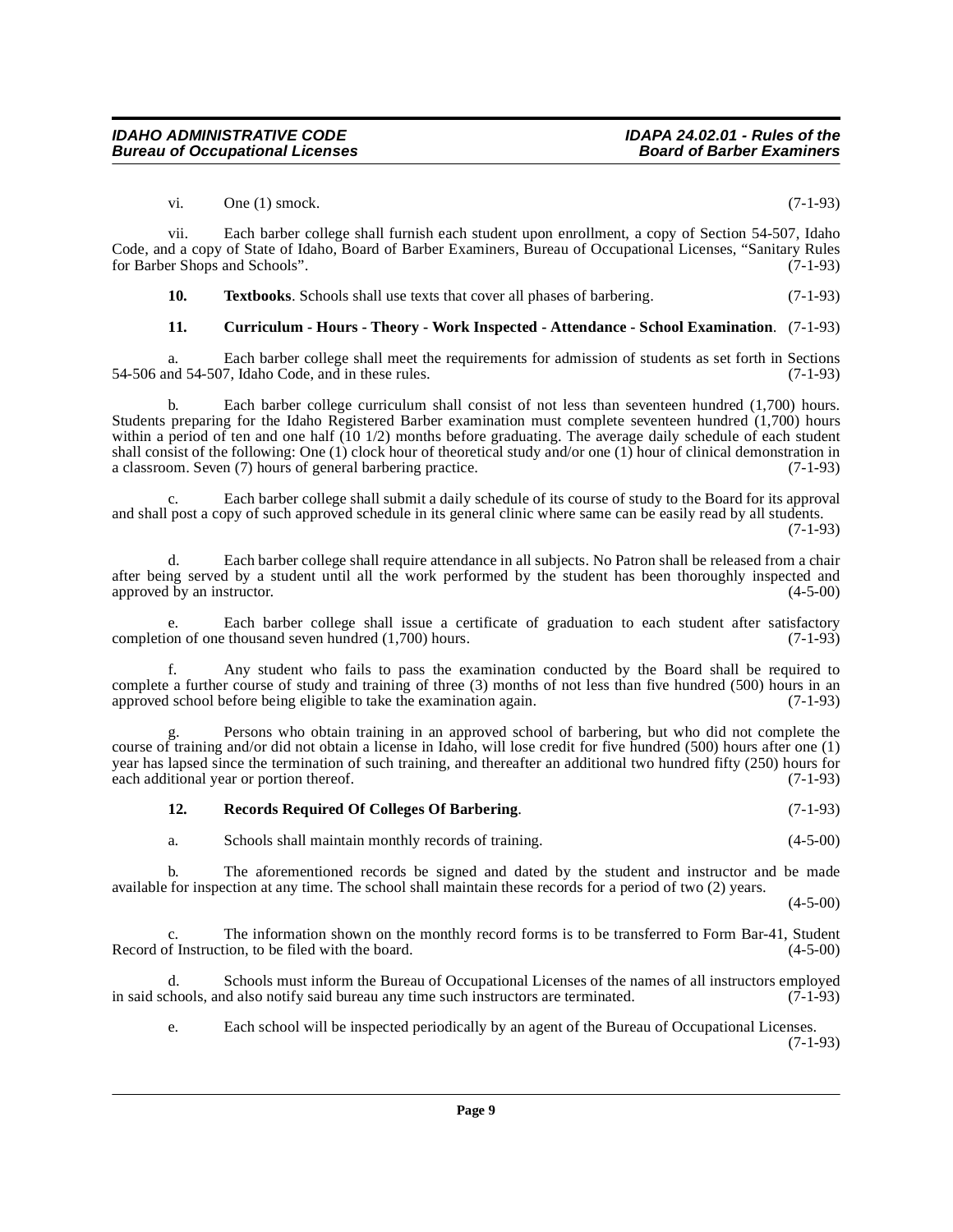f. When a student's course of training at a school has been completed or terminated, the completed operations, number of classroom hours and practical training are to be totaled by the school on the Record of Instruction Form. This form is to be filed with the board by the school within thirty (30) days of the completion or termination of training or a letter of explanation filed with the board by the school as to why student's hours are not verified by the school, together with the student permit. (4-5-00)

When a student resumes training after they have been terminated, they are required to file a new application, pay an additional fee and receive a permit to practice as a student. (7-1-93)

Records of training shall be maintained by the approved barber college wherein students are being trained. The number of required operations on the Monthly Record Form (Form Bar-40) and Student Record of Instruction (Form Bar-41) are as follows: (7-1-93) Instruction (Form Bar-41) are as follows:

| $\mathbf{i}$ . | Haircut - Eight hundred (800).                                 | $(7-1-93)$ |
|----------------|----------------------------------------------------------------|------------|
| ii.            | Style/Blow dry (Does not include haircut) - Two hundred (200). | $(7-1-93)$ |
| iii.           | Shampoo - Two hundred fifty (250).                             | $(7-1-93)$ |
| iv.            | Permanent Wave - Thirty-five (35).                             | $(7-1-93)$ |
| V.             | Shave or Beard Trim - Twenty-five (25).                        | $(7-1-93)$ |
| vi.            | Facial or Massage - Twenty (20).                               | $(7-1-93)$ |
| vii.           | Color/Bleach/Rinse - Ten (10).                                 | $(7-1-93)$ |
| viii.          | Hair or Scalp Treatment - Twenty-five (25).                    | $(7-1-93)$ |
| ix.            | Curling Iron - Twenty (20).                                    | $(7-1-93)$ |

i. Hygiene and Sanitation shall be taught on a continuing basis and indicated on the report form by a grade.  $(7-1-93)$ 

# <span id="page-9-9"></span><span id="page-9-0"></span>**501. TEACHING STAFF (Rule 501).**

<span id="page-9-6"></span>**01. Qualifications Of Teacher**. No person shall teach or be employed to teach in any barber school within the state who at the time of rendering such service is not a holder of a teacher's certificate. (7-1-93)

<span id="page-9-4"></span>**02. Number Of Instructors Requirement**. One (1) instructor must be employed for each one (1) to fifteen (15) students or fractional part thereof. (7-1-93)

# <span id="page-9-7"></span><span id="page-9-1"></span>**502. STUDENT PERMIT REQUIREMENTS (Rule 502).**

Each barber college shall require each applicant for admission to enrollment to file with the college a written application in a form prescribed by the Board. Each such application shall be accompanied by the following:

(7-1-93)

<span id="page-9-5"></span><span id="page-9-3"></span>**01.** Proof Of Character. Satisfactory proof in writing that the applicant is of good moral character. (7-1-93)

**02. Educational Certification**. A certificate verifying the completion of a tenth grade or an equivalent education as determined by a GED examination. (7-1-93)

**03.** Current Photograph. A current photograph of the applicant, head and shoulders only, three inches (3" x 2"), which bears his signature.  $(7-1-93)$ by two inches  $(3'' \times 2'')$ , which bears his signature.

# <span id="page-9-8"></span><span id="page-9-2"></span>**04. Submission Of Required Documents By Barber College To Board**. Each barber college, before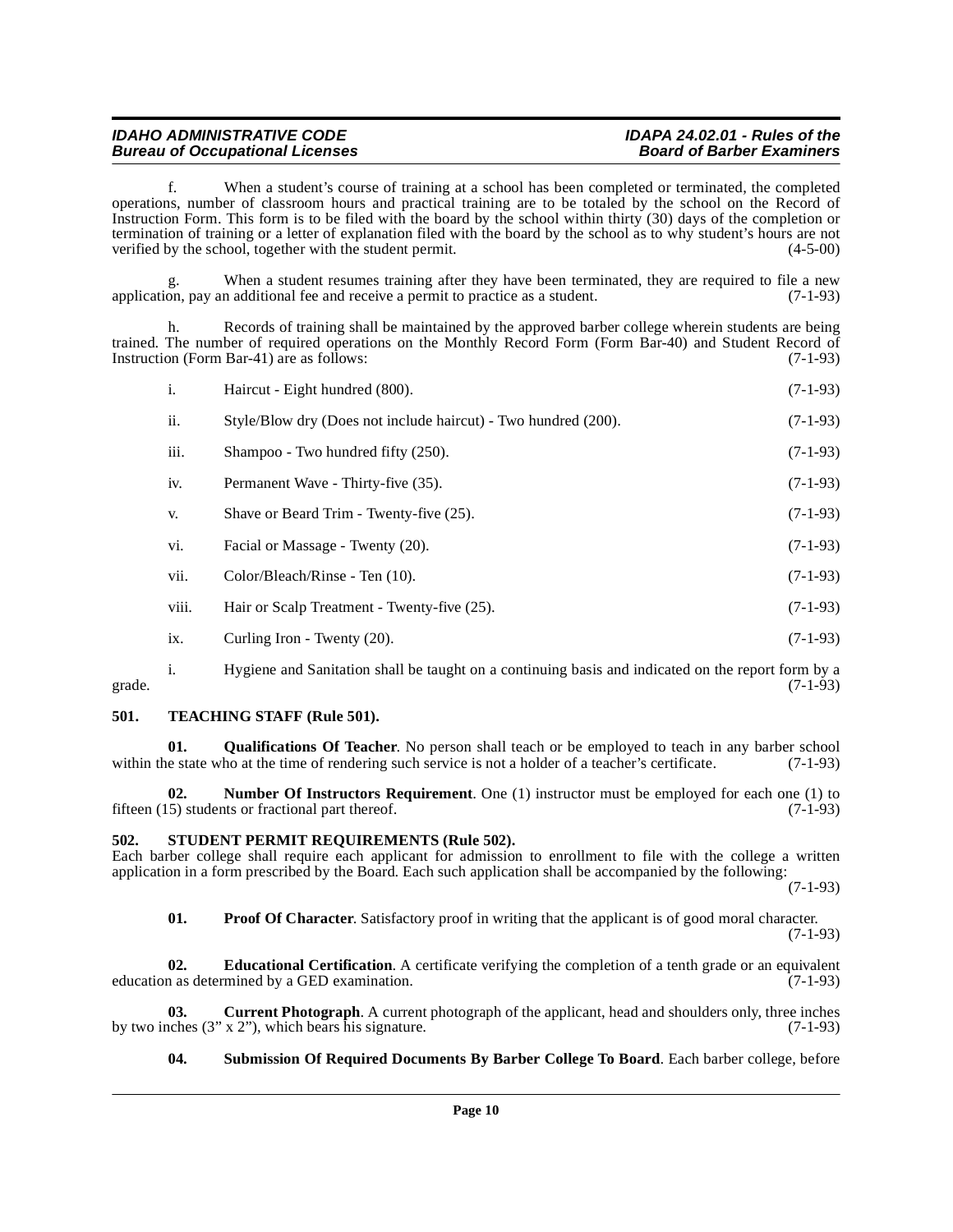admitting any student to enrollment, shall send application, together with all documents attached thereto, to the Board. If the Board finds that the applicant fails to meet its requirements, the Board shall at once notify the college and the applicant and state its reasons therefore. If the Board finds that the applicant meets its requirements, the Board shall at once so notify the college and the applicant, and issue a student permit to the applicant. The college may then admit the applicant to enrollment and the student so enrolled shall thereafter display his student barber permit, together with his photograph. No barber college shall permit a student to engage in the practice of barbering in the college or attend any classes until after such student has presented the student barber permit issued to him by the Board. (7-1-93)

# <span id="page-10-0"></span>**503. -- 549. (RESERVED).**

# <span id="page-10-2"></span><span id="page-10-1"></span>**550. INSPECTION AND SANITARY RULES. (Rule 550).**

Each cosmetological establishment and school of cosmetology and barber shop and school of barbering is subject to inspection by agents of the board or bureau in accordance with the following rules (reference Section 54-824, and 54- 524, Idaho Code). Grade score is indicated by number following rule. (7-1-93)

<span id="page-10-3"></span>**01. Premises**. All shops and schools shall be open to inspection during business hours to authorized agents of the Cosmetology/Barber Boards. Shops and schools must be separated from living areas by substantial walls and/or closable doors. All shops and schools must be maintained in an orderly manner and shall be heated, lighted, and ventilated so as to be safe and comfortable to the operators and patrons. Score . . . . . . . . . .5 (7-1-98)

**02. Floors, Walls, And Ceilings**. Floors, walls, ceilings, furniture, and all other fixtures shall be kept clean and in good repair at all times. Score . . . . . . . . . .5 (7-1-98)

**03.** Instrument Cleaning. All instruments used by operators shall be thoroughly cleaned after each use to storage and/or sanitation. Score ..........15 and prior to storage and/or sanitation. Score  $\dots \dots \dots \dots 15$ 

**04. Instrument Sanitation**. All instruments used by operators shall be sanitized, after cleaning and prior to use, with a sanitizing agent registered by the Environmental Protection Agency as Hospital Grade or better. Every precaution shall be taken to prevent the transfer of disease-causing pathogens from person to person. Score . . . . . . . . . . . 15 (7-1-98)

**05. Towels**. Clean towels shall be used for each patron served. A clean paper or cloth neckband shall be used to provide a sanitary barrier which shall be maintained between each patron's neck and all multi-use capes.<br>Paper towels and paper neckstrips shall be disposed of after one (1) use. Score ...........5 (7-1-98) Paper towels and paper neckstrips shall be disposed of after one (1) use. Score . . . . . . . . . . . . . . 5

**06. Storage Of Equipment**. All instruments, towels, and linens shall be stored in clean, closed cabinets, drawers, and/or containers after they are cleaned and sanitized. Score . . . . . . . . . .5 (7-1-98)

**07. Dispensers**. All solutions and/or compounds shall be maintained and dispensed in a sanitary manner. All single-use applicators shall be disposed of after one (1) use. Paraffins, waxes and all other solutions and/ or compounds shall be maintained free of any foreign contaminants. Score . . . . . . . . . .5 (7-1-98)

**08.** Uniforms. All clothing worn by operators shall be clean and washable. Score . . . . . . . . . . . . 5 (7-1-98)

**09. Water Supply**. Water supplies shall be from an approved source. Sufficient basins with hot and cold running water, approved drainage systems, soap and single-use towels shall be conveniently located within the work area. Every operator and/or student shall wash their hands prior to providing service to any patron. Score . . . . . . . . . .10 (7-1-98)

**10. Toilet Facilities**. Clean adequate and convenient toilet facilities located and accessible from within the building where the shop or school is located, shall be available for use by operators and patrons. A basin with hot and cold running water, approved drainage systems, soap and single-use towels shall be provided within said facilities. Score ........ 10  $(7-1-98)$ facilities. Score  $\ldots \ldots \ldots \overline{10}$ 

**11. Safety**. Each shop and school shall have a clearly identifiable first-aid kit readily accessible on the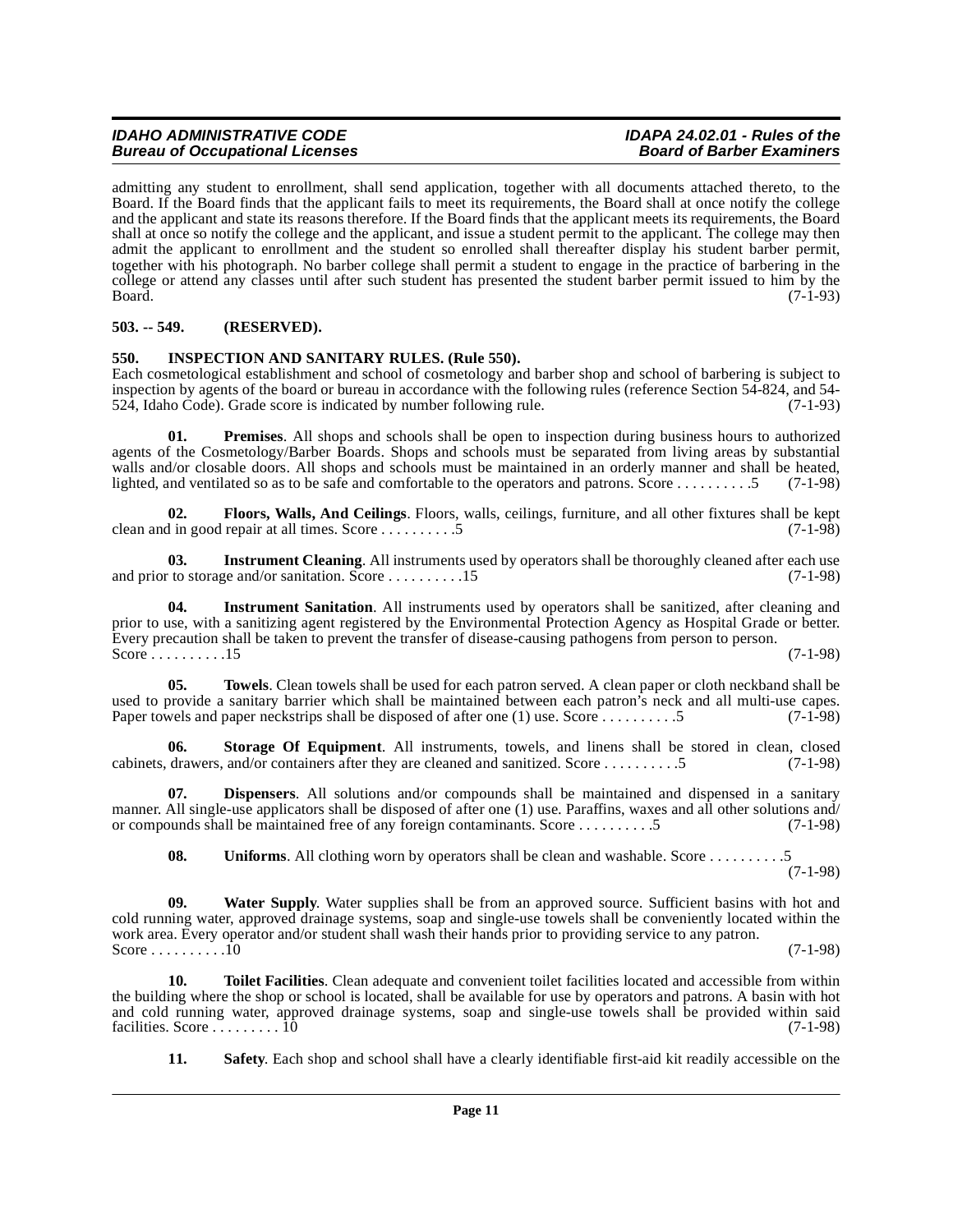# <span id="page-11-1"></span>**575. DISCIPLINE (Rule 575).**

IDAHO BOARD OF BARBER EXAMINERS

Owhyee Plaza, 1109 Main Street, Suite 200

Bureau of Occupational Licenses

# <span id="page-11-3"></span><span id="page-11-2"></span>**01. Proposed Fines**.

<span id="page-11-0"></span>**551. -- 574. (RESERVED).**

|                             | <b>VIOLATION</b>                                                                                            | <b>MAXIMUM FINE</b><br>(each violation) |  |  |
|-----------------------------|-------------------------------------------------------------------------------------------------------------|-----------------------------------------|--|--|
|                             | <b>Operating An Unlicensed Establishment/School.</b>                                                        |                                         |  |  |
| Includes:                   | Failure to obtain original license (includes change of ownership or location);<br>Failure to renew license; | \$ 500<br>\$250                         |  |  |
| <b>Unlicensed Practice.</b> |                                                                                                             |                                         |  |  |
| Includes:                   | Failure to renew license:                                                                                   | \$ 250                                  |  |  |
|                             | Practice beyond the scope of license/permit;                                                                | \$250                                   |  |  |
|                             | Practice with an altered license/permit.                                                                    | \$1,000                                 |  |  |
|                             | <b>Allowing Unlicensed Practice.</b>                                                                        | \$1,000                                 |  |  |
| Includes:                   | Owners, Employees, Renters/Leasees, Partners, Family Members, Others.                                       |                                         |  |  |
|                             | <b>Practice In An Unlicensed Establishment.</b>                                                             | \$250                                   |  |  |
| Includes:                   | Owners, Employees, Renters/Leasees, Partners, Family Members, Others.                                       |                                         |  |  |
|                             | <b>Failing To Allow The Inspection Of An Establishment.</b>                                                 | \$1,000                                 |  |  |
| Includes:                   | Failure to admit investigator during business hours;                                                        |                                         |  |  |
|                             | Obstructing/hindering the inspection process;                                                               |                                         |  |  |
|                             | Threatening or exerting physical harm to investigators;                                                     |                                         |  |  |
|                             | Allowing acts of obstruction or harm to occur.                                                              |                                         |  |  |

impaired. Score . . . . . . . . . .5 (7-1-98)

must be under the direct supervision of a licensed operator. A current shop and/or school license, valid operator license(s) or permit(s), a copy of these rules, and a valid classification card shall be conspicuously displayed in the work area of each shop and/or school for the information of operators, board agents, and the public in general.

classification as follows:  $100\%$  -  $90\%$  = "A";  $89\%$  -  $80\%$  = "B";  $79\%$  -  $0\%$  = "C". The "C" classification denotes an unacceptable rating and improvements are required within thirty (30) days for continued operation. (7-1-98)

**12. Licenses And Certificates**. All shops and schools must be licensed prior to their operation and

**13. Classification Of Shops And Schools**. Following an inspection, each shop and school will receive

Score  $\dots \dots \dots 15$ 

Boise, Idaho 83702 (7-1-93)

premises. No animals are allowed in shops or schools except those animals trained to provide service to the physically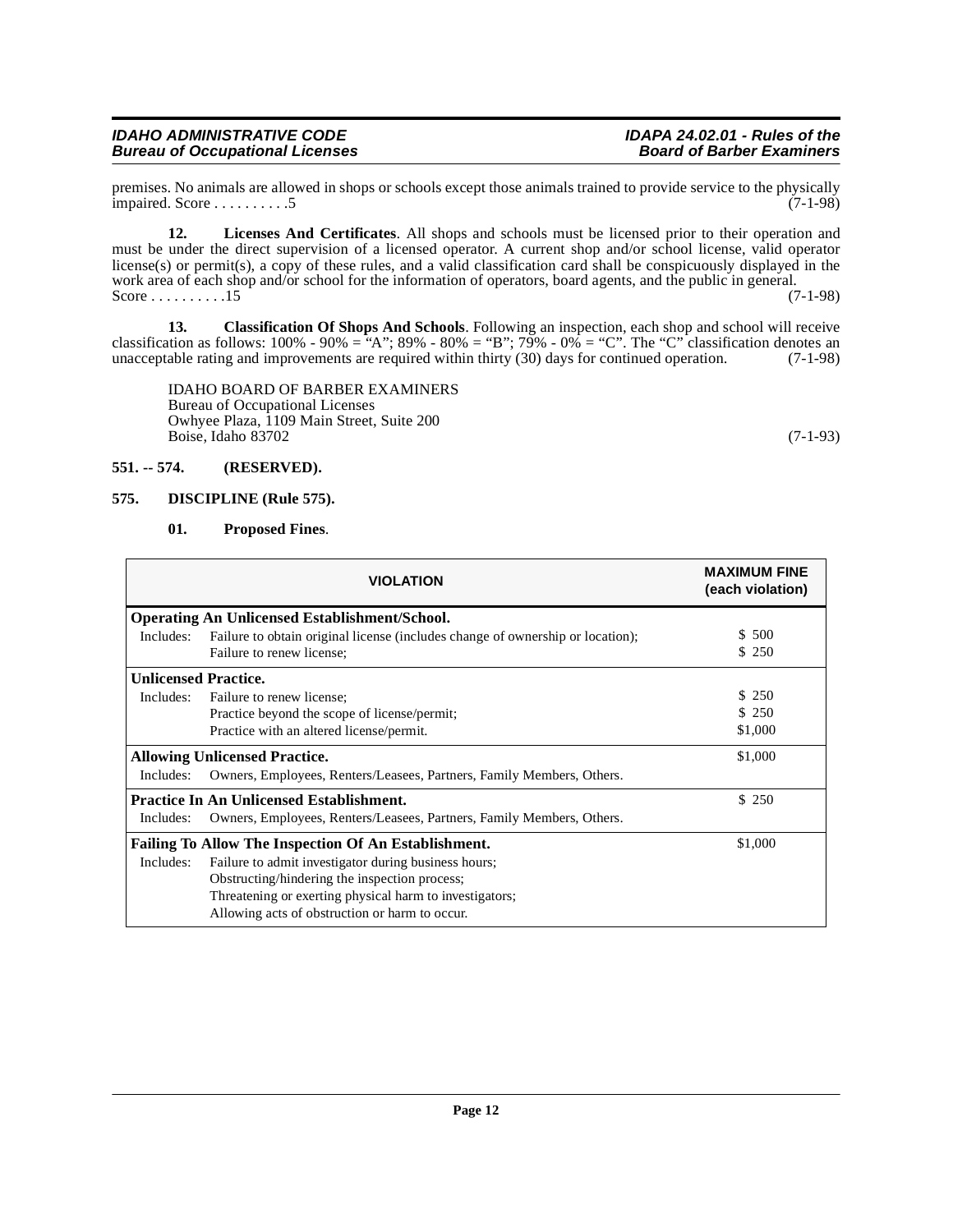|           | <b>VIOLATION</b>                                                  | <b>MAXIMUM FINE</b><br>(each violation) |
|-----------|-------------------------------------------------------------------|-----------------------------------------|
|           | <b>Failing To Correct Unacceptable Conditions Within 30 Days.</b> | \$ 250                                  |
| Includes: | Failure to separate other business/living areas;                  |                                         |
|           | Failure to maintain floors, walls, ceilings in good repair;       |                                         |
|           | Failure to adequately clean instruments;                          |                                         |
|           | Failure to adequately sanitize instruments;                       |                                         |
|           | Failure to use clean towels;                                      |                                         |
|           | Failure to maintain sanitary barrier with multi-use capes;        |                                         |
|           | Failure to appropriately store instruments/equipment;             |                                         |
|           | Failure to appropriately maintain/dispense products;              |                                         |
|           | Failure to wear clean washable clothing;                          |                                         |
|           | Failure to maintain approved water supply;                        |                                         |
|           | Failure to maintain approved toilet facilities;                   |                                         |
|           | Failure to wash hands prior to service;                           |                                         |
|           | Failure to provide first aid kits;                                |                                         |
|           | Failure to keep pets or birds out of establishment;               |                                         |
|           | Failure to prevent fire or safety hazard;                         |                                         |
|           | Failure to conspicuously display required certificates;           |                                         |
|           | Failure to conspicuously display required licenses.               |                                         |

(3-18-99)

<span id="page-12-4"></span>**02. Fine In Addition To Other Discipline**. In addition to the above schedule of fines, the Board may impose a fine of up to one thousand dollars (\$1000) in addition to the revocation, suspension, or refusal to issue of any certificate or license and may recover the costs and fees incurred in the investigation and prosecution of a license<br>for the violation of any provision of the licensure act. (3-18-99) for the violation of any provision of the licensure act.

<span id="page-12-3"></span>**03. Costs And Fees In Disciplinary Proceeding**. The Board may order all licensed practitioners to pay the costs and fees incurred by the Board in the investigation or prosecution of the licensee for violation of Section 54-516, Idaho Code. (3-18-99)

# <span id="page-12-0"></span>**576. -- 599. (RESERVED).**

<span id="page-12-1"></span>**600. RULE MAKING HISTORY PRIOR TO JULY 1, 1993 (Rule 600).** AS ADOPTED April 20, 1992; EFFECTIVE May 11, 1992; REISSUED July 1, 1993. (7-1-93)

<span id="page-12-2"></span>**601. -- 999. (RESERVED).**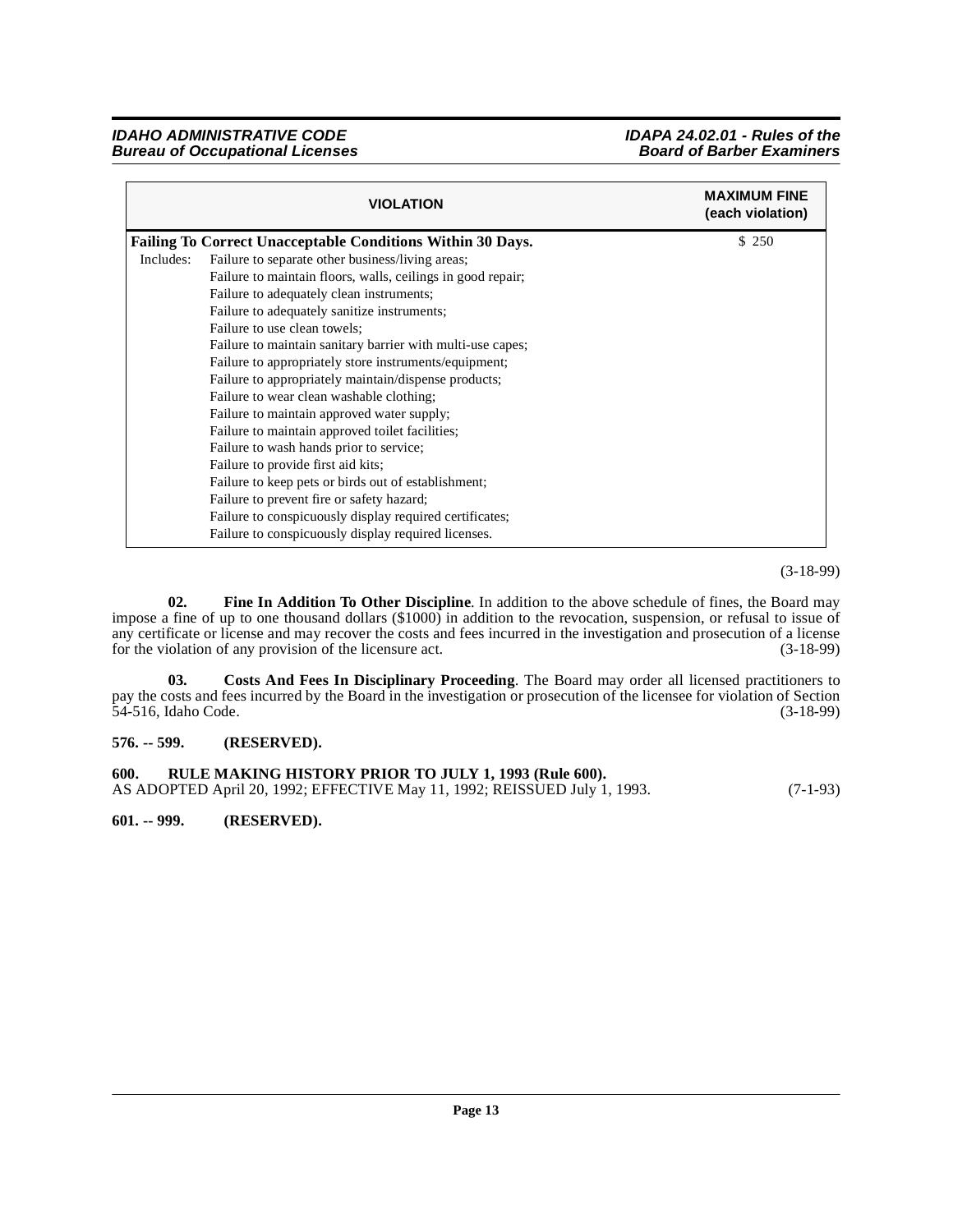# **Subject Index**

# **A**

Address Of Idaho Board Of Barber Examiners [2](#page-1-8) Annual Renewal Fee For Barbershop License [3](#page-2-4) Annual Renewal Fee For Registered Barber License [3](#page-2-5) Applicants For Barber Instructor License [4](#page-3-6) Applicants For License From Other States, Barber [4](#page-3-7) Application For License, Barber [4](#page-3-8) Application For Permit, Barber [5](#page-4-4) Applications, Barber License [4](#page-3-9) Approved Or Approval [2](#page-1-9)

# **B**

Barber Chair Required, Barber College [8](#page-7-0) Barber College [2](#page-1-10) Barber College Instructor Requirements [7](#page-6-2) Barber College Maximum Student Enrollment [7](#page-6-3) Barber Shop Changes In Ownership - Location [6](#page-5-2) Barber Shop Requirements [6](#page-5-3) Board Meetings, Barber Examiners [3](#page-2-6)

# **C**

Content And Passing Grade On Exam, Barber Examination [5](#page-4-5) Contiguous Shop, Licensure And Operation Requirements, Barber Shop Requirements [6](#page-5-4) Costs And Fees In Disciplinary Proceeding, Barber Examiners [13](#page-12-3) Current Photograph, Barber [10](#page-9-2) Curriculum - Hours - Theory - Work Inspected - Attendance - School Examination, Barber College [9](#page-8-0)

# **D**

Definitions, IDAPA 24.02.01 [2](#page-1-11) Discipline, Barber Examiners [12](#page-11-2)

#### **E**

Educational Certification, Barber [10](#page-9-3) Educational Requirements And Equivalency, Barber License [4](#page-3-10) Endorsement Fee, Barber License [3](#page-2-7) Endorsement, Barber License [5](#page-4-6) Equipment Requirements, Barber College [8](#page-7-1)

Equivalent Tenth Grade Education, Barber License [4](#page-3-11) Examination, Barber Examination [5](#page-4-7) Examination/Reexamination Fee, Barber License [3](#page-2-8) Examinations - Board Meetings - Dates - Places - Termination Of Records, Barber Examiners [3](#page-2-9) Examinations, Barber Examiners [3](#page-2-10)

# **F**

Failure Of Exam, Barber Examination [6](#page-5-5) Fees, Barber License [3](#page-2-11) Fine In Addition To Other Discipline, Barber Examiners [13](#page-12-4) First Aid Kit [2](#page-1-12)

# **G**

General Barbering Practice [2](#page-1-13)

# **H**

High School Education, Barber License [4](#page-3-12) Hospital Grade [2](#page-1-14)

# **I**

Idaho Code [2](#page-1-15) Identification, Barber College [7](#page-6-4) Inspection And Sanitary Rules, Barber Shops And Schools [11](#page-10-2)

# **L**

Legal Authority Of Permit, Barber [5](#page-4-8)

#### **M**

Masculine Gender [2](#page-1-16)

# **N**

Number Of Instructors Requirement, Barber School [10](#page-9-4)

# **O**

Original And Annual Renewal Fee For Barber College License [3](#page-2-12) Original Barbershop License Fee, Barber License [3](#page-2-13) Original Registered Barber License Fee [3](#page-2-14) Original Teacher License And Annual Renewal For Teacher License, Barber License [3](#page-2-15) Out Of State Barber College

Requirements [7](#page-6-5)

# **P**

Permit Expiration Dates, Barber [5](#page-4-9) Photographs Required, Barber License [4](#page-3-13) Practical Training Room, Barber College [7](#page-6-6) Practice Of Barbering [2](#page-1-17) Premises, Barber Shops And Schools Inspection [11](#page-10-3) Primary Shop, Licensure And Operation Requirements, Barber Shop Requirements [6](#page-5-6) Proof Of Character, Barber [10](#page-9-5) Proposed Fines, Barber Examiners [12](#page-11-3)

# **Q**

Qualifications Of Teacher, Barber School [10](#page-9-6)

# **R**

Records Required Of Colleges Of Barbering [9](#page-8-1) Records, Barber Examiners [3](#page-2-16) Registered Barber [2](#page-1-18) Registered Barber Qualifications, License [4](#page-3-14) Renewal And Reinstatement Of Licenses, Barber License [4](#page-3-15) Requirements For Licensure By Examination, Barber [5](#page-4-10) Requirements For Licensure Without Examination, Barber [5](#page-4-11) Requirements For Permit, Barber [4](#page-3-16)

# **S**

Sanitation, Barber College [7](#page-6-7) Schools, Barber [7](#page-6-8) Scientific Barbering Practice [3](#page-2-17) Space Required, Barber College [8](#page-7-2) Student Permit Requirements, Barber [10](#page-9-7) Student Registration, Barber License [3](#page-2-18) Subjects On Exam, Barber Examination [5](#page-4-12) Submission Of Required Documents By Barber College To Board [10](#page-9-8) Supervision Requirement, Barber [5](#page-4-13) **T**

Teacher Certificate Examination, Barber [3](#page-2-19) Teacher Or Instructor [3](#page-2-20) Teaching Staff, Barber School [10](#page-9-9)